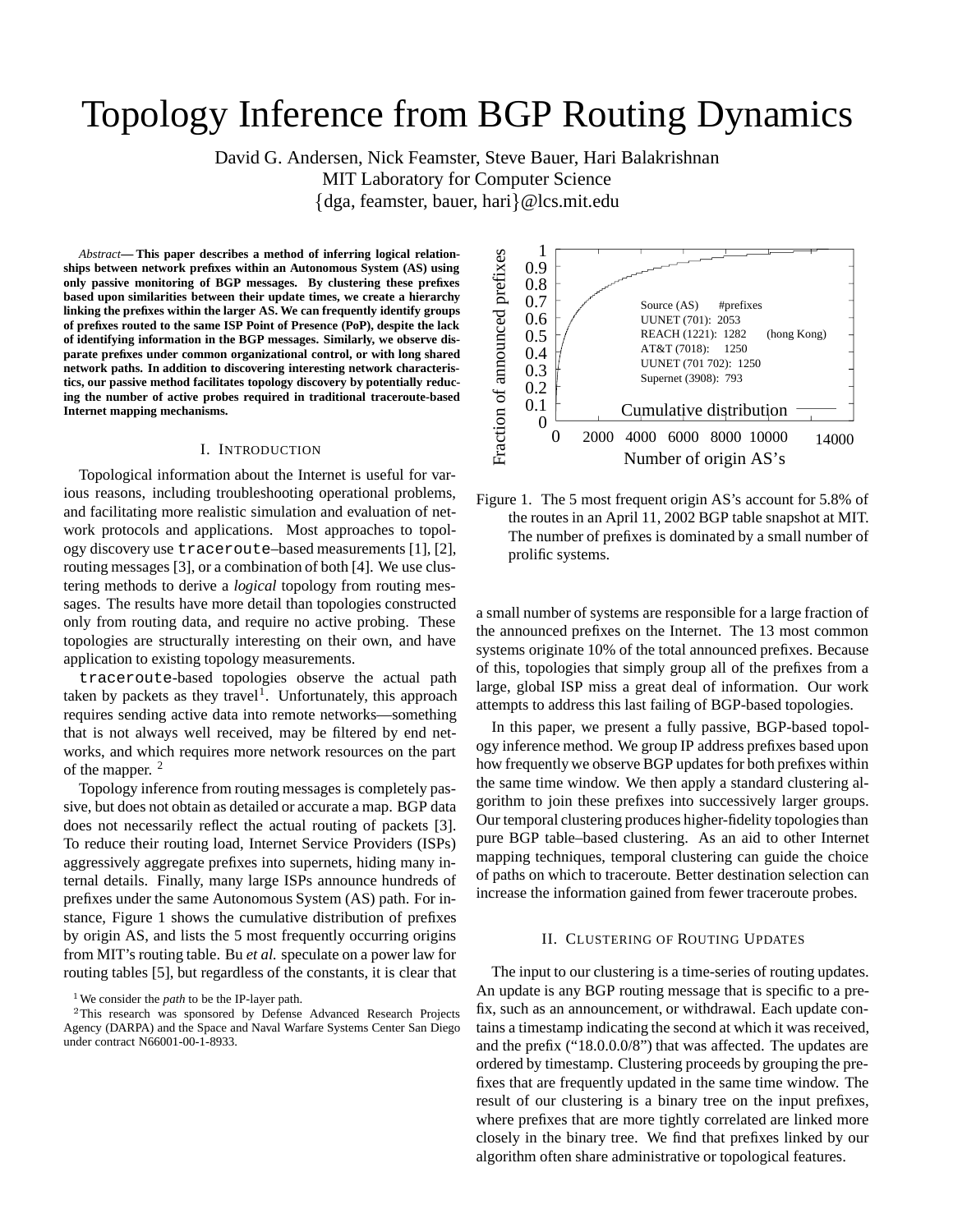

Figure 2. Generating the update vectors  $u_{n1}^{(t)}$  and  $u_{n2}^{(t)}$  from a stream of BGP updates for prefixes  $(p_1, p_2)$ . Time is discretized into I-second bins.  $u_p^{(t)} = 1$  if and only if at least one BGP update for that prefix is received in the time window <sup>t</sup>.

# *A. Preprocessing*

Before clustering, we *group* and *filter* the BGP updates. We first group BGP updates into time intervals of  $I$  seconds. We filter out massive updates that were typically caused by BGP session resets near our monitoring host. The information contained in massive updates is very limited—it reflects the measuring network's topology and immediate upstream connections, not the topology of any connections deeper in the network. Because clustering scales with the number of items that have connections to each other, this filtering can greatly increase the speed of the cluster computation.

The output of the preprocessing stage is a series of *update groups*, each of which contains the set of prefixes updated at that time.

### *B. Clustering*

Clustering requires two components. The **distance metric** is a function that determines how closely two items are related. The **clustering method** groups items based upon their distance.

Our primary distance metric (actually a nearness metric) is based upon the correlation between the two update streams. To compute this, we take the discretized update groups, and determine the update vector  $u_p^{(t)}$  for each prefix p:

$$
u_p^{(t)} = \begin{cases} 1 & \text{if } p \text{ updated during interval } t \\ 0 & \text{otherwise} \end{cases}
$$
 (1)

Figure 2 gives an example of update vector creation.

The correlation coefficient distance metric between two prefixes  $(p_1, p_2)$  is the correlation coefficient between their corresponding one/zero update vectors across  $n$  time intervals:

$$
\mathcal{C}(p1, p2) = \frac{\frac{1}{n} \sum_{t=1}^{n} \left( u_{p1}^{(t)} - \overline{u_{p1}} \right) \left( u_{p2}^{(t)} - \overline{u_{p2}} \right)}{\sqrt{\sigma_{p1}^2} \sqrt{\sigma_{p2}^2}}
$$
 (2) go

 $\overline{u_{p1}}$  is the average of  $u_{p1}$ , that is, the probability that the prefix will be updated in any given interval.  $\sigma_p^2$  is its variance.

We also examined a second metric, the weighted sum of the number of times that two prefixes  $(p_1, p_2)$  occur in the same time interval. Each interval is normalized by the total number of updates observed in order to reduce the significance of  $p_1$  and  $p_2$  updates coinciding in a period of increased update traffic.



Figure 3. An example of the single-linkage (pairwise greedy) clustering method. The list on the left shows the 5 most closely related items, in order, and the graph on the right shows the clustering that results from this ordering.

Formally, let |t| be the number of prefixes updated in time bin t. The weighted sum is:

$$
S(p1, p2) = \sum_{t=1}^{n} \begin{cases} \frac{1}{|t|} & \text{if } u_{p1}^{(t)} = u_{p1}^{(t)} = 1 \\ 0 & \text{otherwise} \end{cases}
$$
 (3)

We found the correlation metric superior to the weighted sum metric in almost all cases, and focus on it during our evaluation. The weighted sum normalizes against increased update traffic, but admits a small bias towards groups of prefixes that experience frequent updates. In contrast, correlation normalizes against update frequency, but does not incorporate the confidence of the correlation. In future work, we intend to address this by adding a small prior to the correlation computation a bias towards believing that prefixes are unrelated, so that the confidence in the correlation plays a part as well.

**Single-linkage clustering** is a simple and efficient pairwise greedy clustering method [6]. This method first computes the  $O(n^2)$  pairwise distances between objects and stores them in sorted order. It iterates through the prefix pairs from closest to farthest. When it encounters a new node in a pair, the singlelinkage method joins the node to its neighbor, or its neighbor's cluster if the neighbor has already been clustered. If both prefixes are in the same cluster, it does nothing. If the prefixes are in different clusters, the two are merged. This process is illustrated in Figure 3.

This straightforward clustering requires no recomputation of the  $O(n^2)$  pairwise distances between objects, so the algorithm runs in  $O(n^2 \log n)$  time. While single-linkage can be prone to artifacts like long unbranched chains, we require a fast algorithm to handle the large number of objects that we cluster (1,000–110,000). Using this method, it is feasible, if time consuming, to cluster all 110,000 prefixes in the BGP routing tables. Clustering 2,000 nodes runs in about 3 minutes.

## III. DATA COLLECTION

We collected a large set of BGP traffic on which to perform our analysis, and a snapshot of traceroutes with which to evaluate our clustering. In this section, we describe how and when we collected routing traffic and traceroute data.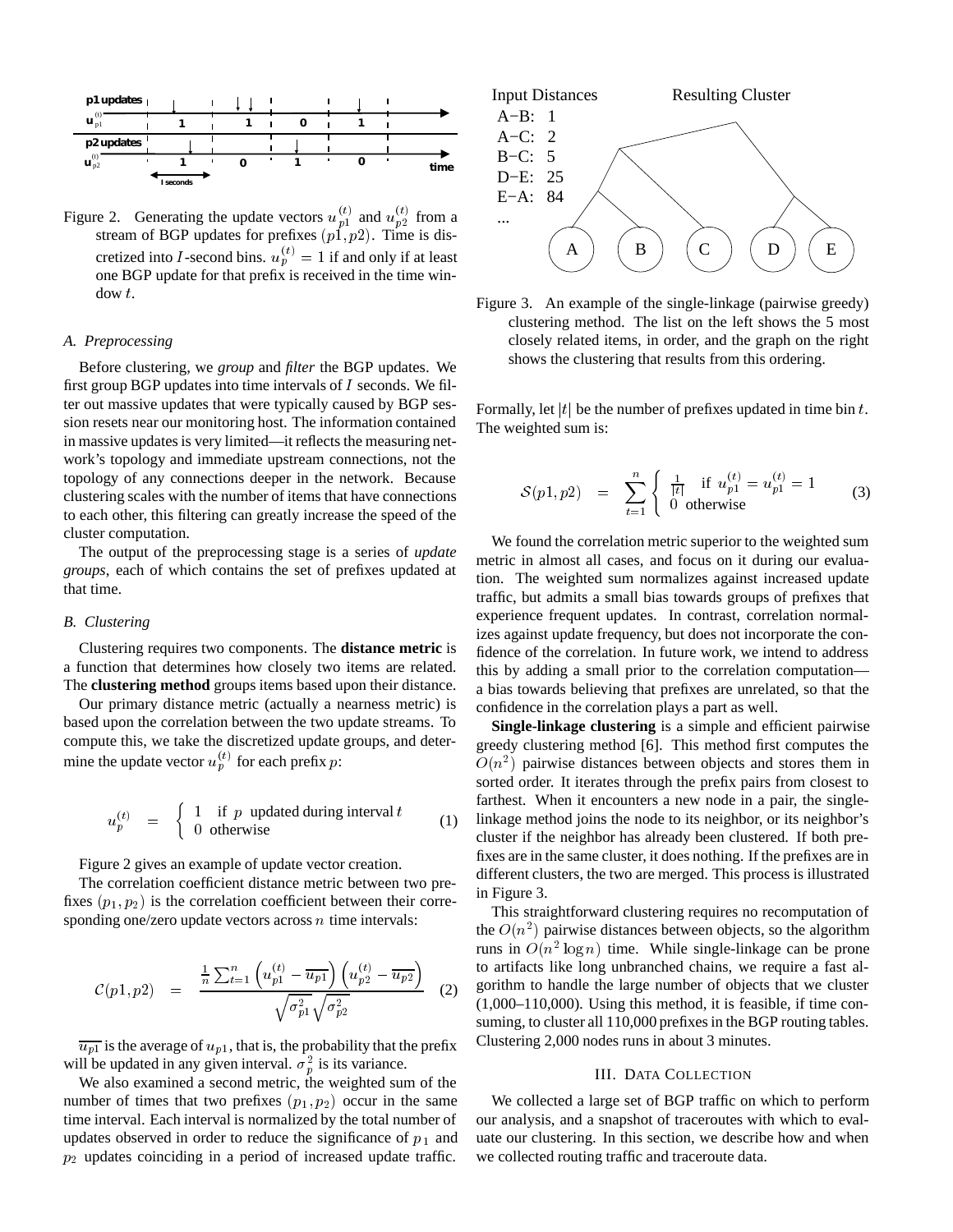

Figure 4. We collected BGP announcements at ginseng.lcs.mit.edu, which listened to routing updates from MIT's border router, ihtfp.mit.edu. MIT obtains upstream connectivity from Genuity (AS 1) and the Northeast Exchange (via AS 10578). On April 18, 2002 at 9:30am GMT, a private link between MIT and AT&T Broadband (AS 7015) was established.

# *A. BGP Collection*

We collected BGP announcements using a Linux machine at the MIT Laboratory for Computer Science running Zebra 0.91a, an open source software router [7], which peered with MIT's border router. We configured Zebra to log all BGP updates, and archived these updates nightly. We have collected almost 70 million BGP announcements since June 28, 2001.

Figure 4 shows where our collection machine, ginseng, sits in relation to MIT's border router, ihtfp, and the rest of the Internet. During this collection, MIT received two upstream feeds: a commercial feed via Genuity (AS 1), and an Internet2 feed via the Northeast Exchange (AS 10578). Because of our configuration, we hear only MIT's *best* route to any given prefix. This means that our BGP monitor will not see all announcements seen by MIT; it will only see BGP announcements that caused a change in MIT's choice of best route to a prefix.

One noteworthy feature of MIT's peering session with Genuity is that we often see route updates that change only the Multi-Exit Discriminator (MED) of the route. These updates likely reflect a routing change internal to Genuity, or the selection of a different peer router out of which to send traffic. These announcements may propagate more topology information to us than other BGP routing feeds. We leave a quantification of these effects as future work.

As noted by Mahajan *et al.*, many announcements in the BGP table are accidental [8]. With one ISP, we observed a monthly factor of two increase in the number of announced prefixes, when an access list change permitted internal routes to leak to the rest of the network. Such leaks provide a possible source of data for obtaining higher-resolution topology maps. However, these accidental leaks may be reduced as a result of the Mahajan study, removing this potential source of information. We therefore remove these spurious announcements from our data set before clustering.

## *B. Traceroutes and Analytical Data*

We took a "snapshot" of traceroutes to all BGP-announced prefixes in our routing table (109,783 destinations) by probing the first IP address within the prefix. After collection, we processed the traceroutes to assign DNS names and autonomous systems, and collected whois data for the prefixes.

Because we evaluate our clustering only in a tree context, not a full-mesh mapping context, we did not need to use the router interface identification techniques used by Mercator [2] or Rocketfuel [4]. We did, however, need to identify and merge cases of multi-path routing. To do so, we chose to compare paths based upon their most distant shared IP. This could cause problems when comparing networks that re-use interface IP addresses, but we did not encounter this problem in our study. We perform loop elimination by identifying and removing cycles from the traceroutes.

## IV. RESULTS

We performed clustering on 2338 prefixes announced by UUNET (AS 701) and 1310 prefixes announced by AT&T (AS 7018), the largest domestic chunks of indivisible prefixes in our routing table<sup>3</sup>. Some of these prefixes may also have been announced by other ISPs; we do not make use of this information. We examine those prefixes that were a) present in a static routing table snapshot at MIT on April 11, 2002, and b) announced with an AS path of 701 at some point in the preceding 90 days.

For these experiments, we grouped prefixes with a time window of 30 seconds, a common minimum advertisement time in BGP implementations. Experiments with a 60-second time interval showed little difference. We filtered massive updates at a 90% threshold—updates containing more than 90% of all of the advertised prefixes for a particular origin AS were discarded. This filtering removed about 20 half-minute intervals over a 90 day period, but removing these updates made the algorithm run much more quickly.

Clustering produces a rooted tree of "similarity" pairings where the intermediate nodes are meaningless (and implicit). In contrast, traceroute and the underlying network have actual routers at the intermediate nodes, and these routers are identified in network mapping. To evaluate our clustering, we must compare these two different types of graphs. In general, evaluating graph homomorphism is a hard problem. We first explore the structure of the clusters we obtain. With an understanding of that structure, we develop three general heuristics with which to evaluate the clusters: (1) Are the clustered IP addresses adjacent to each other? (2) Are the prefixes routed to the same destination? (3) How deep into the network do the prefixes share a path? To put these heuristics in context, we anecdotally examine some of the clustering decisions for which none of the heuristics apply.

**Important cluster decisions occur** *first*. In single-linkage clustering, the most important clustering decisions are made early, when joining the most strongly connected prefixes. Figure 5 shows the number of prefixes processed and the number of clusters formed, as a function of the number of pairwise prefix comparisons examined. UUNET ends up with 6 clusters after 2.3 million comparisons; AT&T with 5 clusters after  $\sim 800K$ comparisons. We note that correlation-based clustering main-

<sup>&</sup>lt;sup>3</sup>These numbers are larger than those from the static routing table snapshot because they're aggregated over 90 days of routing updates. AT&T appears to have fewer prefixes because they make many allocations from an internal class-A netblock, 12/8.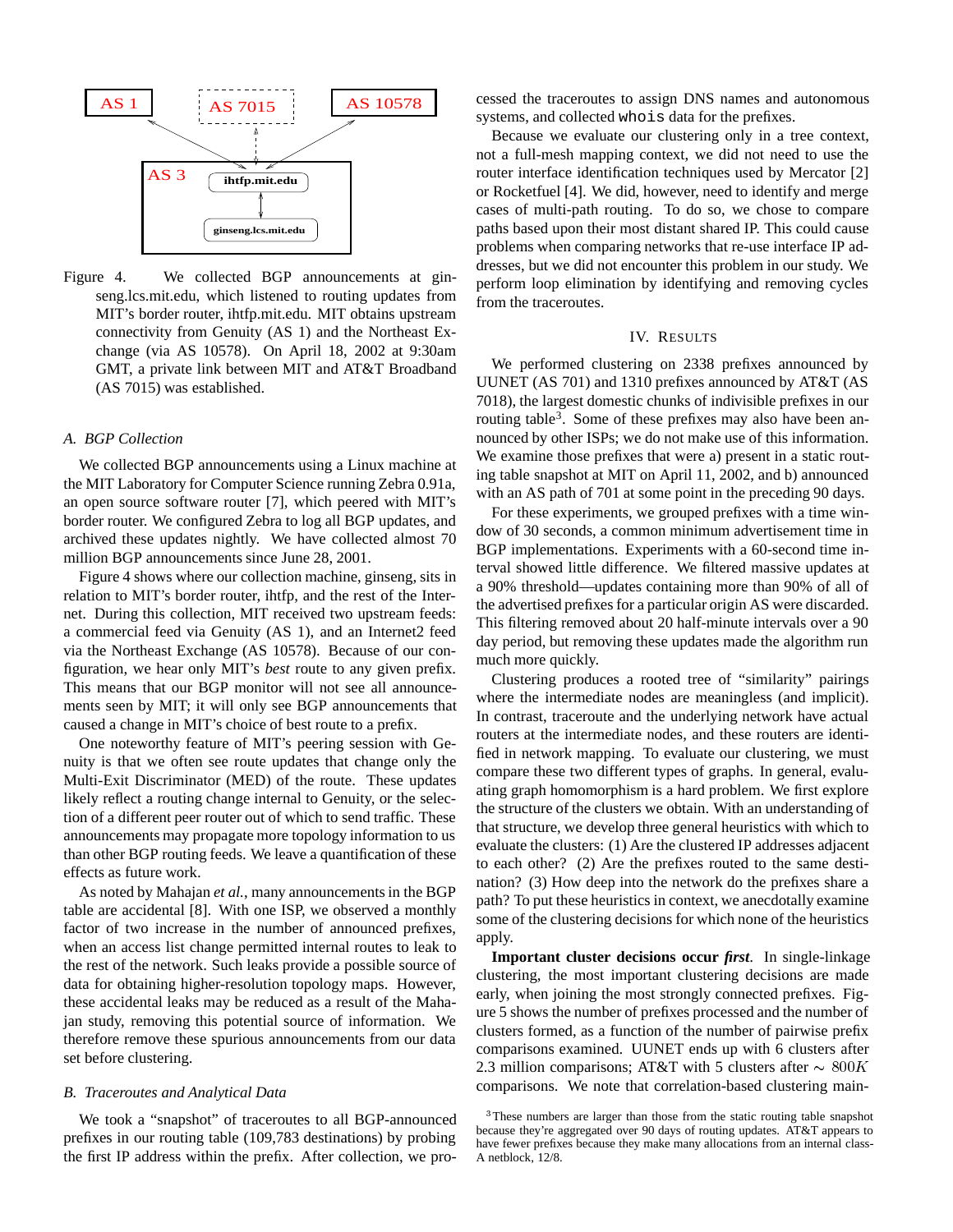

Figure 5. The evolution of the clustering over time. We begin with each of the 2338 nodes in an individual cluster. Cluster formation speed drops off rapidly — the most important low-level clustering decisions are made after considering the most closely paired prefixes.

tains a larger number of distinct clusters earlier in the clustering process. We interpret this as showing that the correlation score results in more intra-cluster linkages. This is a good thing it indicates that correlation-based clustering is more internally consistent, though it says nothing about the relationship of these consistent subgraphs to other external metrics. In contrast, a random grouping of the AT&T nodes would be expected to converge to a single giant component in under  $2n \log n = 30,000$ comparisons, whereas here it has 179 distinct sub-clusters [9]. For the remainder of the paper, we focus only on correlationbased clustering, which outperformed score-based clustering on nearly all metrics.

**There are many metrics for evaluating a cluster**. We observe a large number of "obvious" good clusterings — prefixes that are adjacent to each other and routed to the same customer, or even to the same router. These are generally easy to identify via traceroute information. The less easily identified cases are, however, more informative about the results that failure-based clustering produces. Before presenting automated analyses of our clusters, we discuss some examples.

#### *A. Selected Prefixes in the Same Cluster*

The prefixes 200.50.192.0/19 and 196.3.153.0/24 appear to have little to do with each other. Their traceroutes only stay together for 10 hops, to New York. An examination of whois data, however, reveals that both are in the Caribbean — one in Jamaica, the other in Haiti.

199.230.128.0/23 and 204.154.48.0/21 are located about 45 miles away from each other in Illinois — but traceroute doesn't reveal this, because the default route to one now goes through a different provider, with a backup link to UUNET. This relationship was only exposed by using the historical data of BGP updates.

205.159.243.0/24 and 204.86.96.0/24 share only 10 traceroute hops, but they both end up in the same UUNET PoP in Chicago 18 hops later, following a parallel load-balanced path.

198.51.238.0/24 and 192.150.253.0/24 shouldn't be in our data set: they both have Internet2 routes. During an outage, however, their backup route was announced through UUNET. Both of these netblocks go through Sandia National Labs to get to their final destinations. In fact, we discovered a small cluster of 6 such prefixes.

66.220.192.0/20 and 208.23.232.0/21 route through different ISPs (UUNET and Sprint). They're both assigned to Carrot Technologies; their supernets go through Sprint, but Carrot advertises both prefixes specifically through UUNET, without an autonomous system number.

199.242.4.0/23 and 198.22.254.0/24 share the same PoP, so why are they interesting? One is allocated to a company in New York, and one to a company in Delaware—both of which are a component of the same institutional fund management company.

More intriguingly, 135.36.0.0/16 and 135.12.0.0/14 have almost nothing to do with each other—but have almost identical patterns of updates and withdrawals. More investigation reveals that the companies, Agere Systems and Lucent Technologies, spun off in July 2000—but their networks still behave surprisingly similarly.

Some of these relationships are clear from network data traceroutes, or examining DNS names. Other relationships only show up when examining data such as IP address allocation databases, or even the companies' web pages. From these examples, we know that we sometimes cluster based upon nonnetwork features; however, we also frequently cluster in ways that have a strong relationship to the underlying network.

#### *B. Network-based Heuristics*

Krishnamurthy and Wang use the last two traceroute hops to a client and the last 2 or 3 components of the client DNS name to validate their clustering [3]. Because we frequently cluster prefixes belonging to different organizations, we generalize these validation methods slightly. We consider three network metrics:

- IP address similarity
- Ratio of shared to unshared traceroute path length
- DNS-based Point of Presence (PoP) comparison

For the geographic comparisons, we extract router location from the ISP's naming convention. These techniques generalize reasonably to other networks, though with some manual effort required [10], [4]. For our dataset, we assigned 97% of internal UUNET hops to a PoP, and a slightly smaller fraction of AT&T hops.

We evaluate each metric's score of the cluster whenever two clusters are merged. Recall that clustering is achieved by traversing an ordering of pairwise comparisons, and merging these in order. At each merge, we examine the sum of the pairwise scores for that metric that have been placed into the cluster at that point in time. This gives us an idea of how accurate the clustering is with respect to that metric. As the number of clusters reaches its minimum, the average value of the metric should drop to its actual average value; a good clustering will initially keep the average value high. For some graphs, where noted, we show an exponential weighted moving average instead of the total average, to better show the variation.

**IP address space distance.** It seems likely that adjacent netblocks may often be allocated "near" each other, for some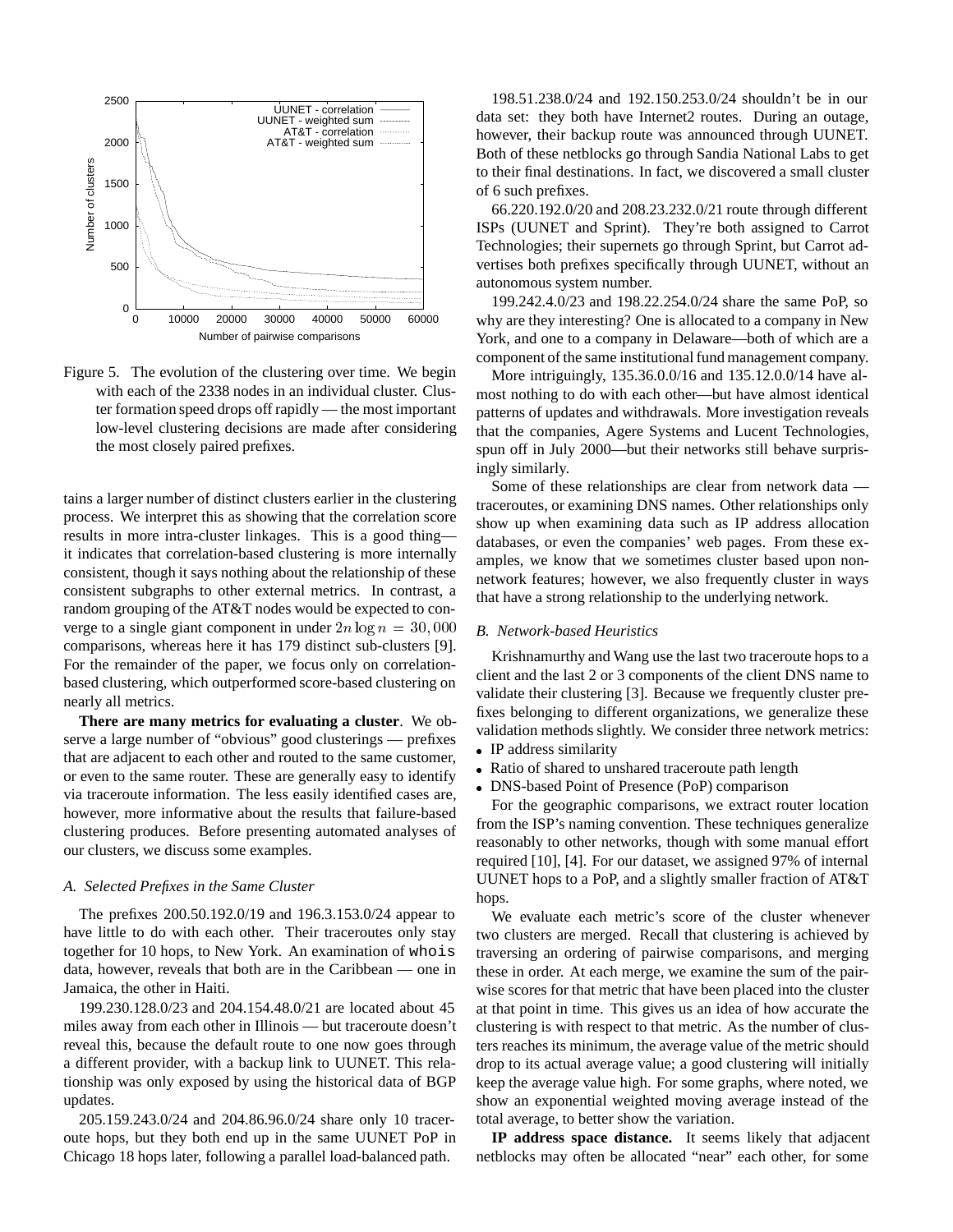

Figure 6. A moving average  $(q=0.995)$  of the numeric distance between the clustered IP address ranges. Two adjacent netblocks have a distance of zero. Two netblocks separated by a 'class C' netblock would have a distance of  $2^8$ , and so on.

metric. We examine the distance between netblocks to see if the clustering groups netblocks that are close, numerically. We count the number of IP addresses that fall between adjacent netblocks, without accounting for the size of the blocks involved. Two adjacent netblocks (of any size) have a distance of zero. Two blocks separated by a "/24" (or an old-style "class C" netblock) have a distance of  $2^8$ . Figure 6 shows these distances for AT&T and UUNET. The first few clustering decisions cluster prefixes that are numerically close to each other; the next 1/4 or so cluster prefixes that are closer than average. This is intuitively compatible with the idea that providers allocate IP addresses in a logical, hierarchical fashion.

**Shared traceroute distance.** The number of hops two paths have in common gives us one approximation of "network locality." Figure 7 shows the number of shared traceroute distances between pairs as clustering progresses. From this figure, we conclude that temporal clustering produces a grouping of prefixes that is accurate to several more network hops than a random grouping would be, at least, for the first few hundred clusters. By comparing with the length of the longest traceroute, we confirm that this effect is not simply due to clustering prefixes that are farther away.

**Assignment to the same PoP**. Because our clustering may often aggregate network blocks that do not follow the same path inside a customer, we next examine the Point-of-Presence (PoP)-level accuracy of our clustering. Figure 8 shows that correlation-based clustering groups the 2338 UUNET prefixes into about 1200 distinct clusters while retaining over 95% PoPlevel accuracy. The 1310 AT&T prefixes group into about 900 clusters with about 97% accuracy. These numbers are quite informative; they suggest that many BGP updates occur for multiple prefixes at the PoP level.

The examples we presented show that the relationships found by failure-inspired logical clusters go beyond visible direct network connections. The network-based heuristics show us that even though our clusters arise from non-topological data, the resulting groups are informed by their underlying networks. These



Figure 7. The pairwise shared/total traceroute hops. Computed with a moving average  $(q=0.995)$ . The top line shows the average length of the longest traceroute in a pair, and the bottom line the number of hops that the two traceroutes had in common. The first few hundred cluster have longerthan-average shared paths to their prefixes.



Figure 8. Number of clusters vs. the PoP-level accuracy of the clustering. UUNET reduces well from 2337 to about 1200 clusters; AT&T from 1310 to 900.